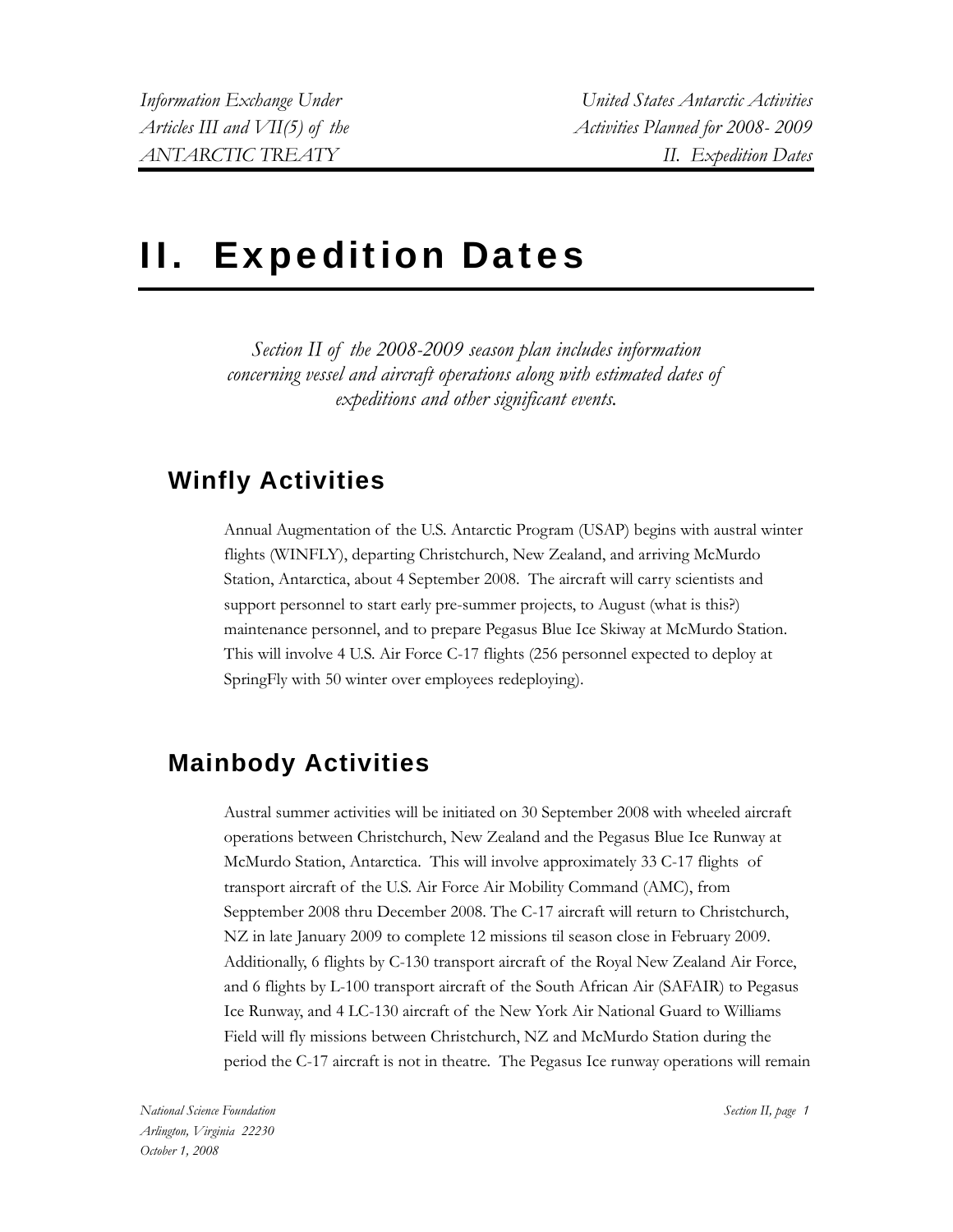open throughout the season. Williams Field will open approximately 5 Novemebr 2008 for the ski-equipped LC-130 aircrafts

The 109th Air Wing of the Air National Guard in Schenectady, New York will provide five LC-130 aircraft and six crews for intra-continental flights from early November 2008 through mid-February 2009. Challenger 601 aircraft will complete the annual FAA certification flights.

## **Significant Dates**

Other significant dates for the summer season include:

| 1.  | 4 September 2008  | SpringFly Begins                                                                                                                |
|-----|-------------------|---------------------------------------------------------------------------------------------------------------------------------|
| 2.  | 14 September 2008 | Palmer Station annual relief/opening                                                                                            |
| 3.  | 30 September 2008 | First C-17 mission to McMurdo Station during Pegasus<br>runway period. McMurdo Station commences summer<br>operations (1 of 33) |
| 4.  | 04 October 2008   | <b>Black Island opens</b>                                                                                                       |
| 5.  | 04 October 2008   | Marble Point opens                                                                                                              |
| 6.  | 10 October 2008   | Lake Fryxell Camp opens                                                                                                         |
| 7.  | 10 October 2008   | F6 Camp opens                                                                                                                   |
| 8.  | 10 October 2008   | New Harbor Camp opens                                                                                                           |
| 9.  | 10 October 2008   | Lake Hoare Camp opens                                                                                                           |
| 10. | 11 October 2008   | Lake Bonney Camp opens                                                                                                          |
| 11. | 11 October 2008   | Cape Crozier opens                                                                                                              |
| 12. | 19 October 2008   | Open COPA R/V Laurence M. Gould                                                                                                 |
| 13. | 20 October 2008   | Open Cape Shirreff R/V Laurence M. Gould                                                                                        |
| 14. | 25 October 2008   | Siple Dome Camp opens                                                                                                           |

*Section II, page 2*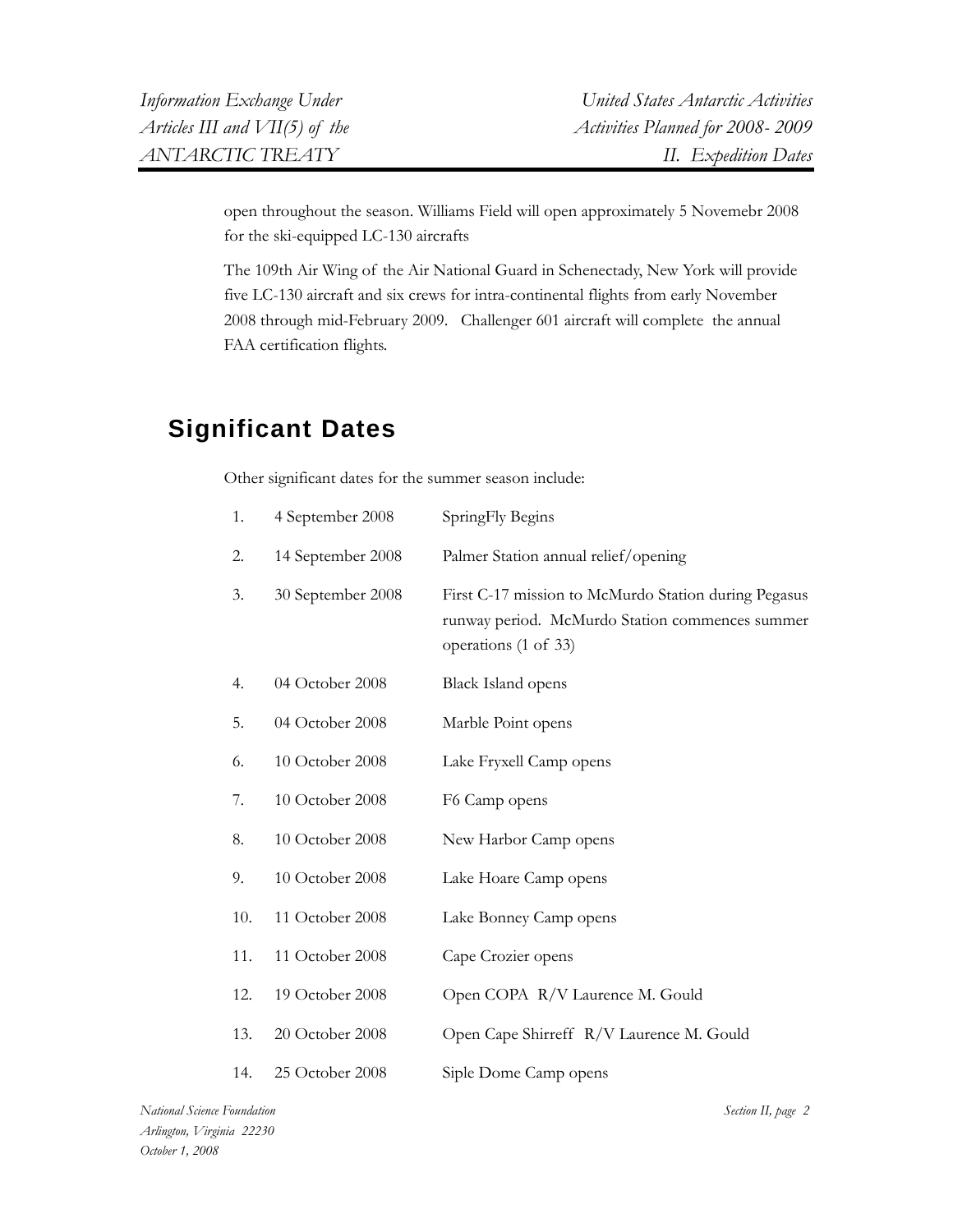| 15. | 5 November 2008     | South Pole Station begins summer operations                                                  |
|-----|---------------------|----------------------------------------------------------------------------------------------|
| 16. | 01 November 2008    | WAIS Divide Camp opens                                                                       |
| 17. | 3 November 2008     | 109th AW LC-130's arrive McMurdo Station to start<br>on-continent missions at Williams Field |
| 18. | 12 November 2008    | Cape Royds Camp opens                                                                        |
| 19. | 19 November 2008    | C-17 AGAP-North Field Camp Airdrop                                                           |
| 20. | 19 Novmber 2008     | C-17 AGAP North camp airdrop, #1                                                             |
| 21. | 22 November 2008    | Lower Erebus Hut opens                                                                       |
| 22. | 24 November 2008    | C-17 AGAP North camp airdrop, #2                                                             |
| 23. | 28 November 2008    | C-17 AGAP North camp airdrop, #3                                                             |
| 24. | 01 December 2008    | C-17 AGAP North camp airdrop, #4                                                             |
| 25. | 5 December 2008     | C-17 South Pole airdrop                                                                      |
| 26. | 18-20 December 2008 | NSF Job/Site Walk on the R/V Laurence M. Gould                                               |
| 27. | 18-20 December 2008 | NSF Job/Site Walk on the R/V Nathaniel B. Palmer                                             |
| 28. | 17 January 2009     | Lower Erebus Hut closes                                                                      |
| 29. | 26 January 2009     | C-17 returns to conduct the first of 12 missions to<br>Pegasus Ice Runway at McMurdo Station |
| 30. | 31 January 2009     | New Harbor camp closes                                                                       |
| 31. | 31 January 2009     | F6 camp closes                                                                               |
| 32. | 02 February 2009    | M/V American Tern arrives at McMurdo Station ice<br>pier, cargo offload operation commence   |
| 33. | 06 February 2009    | Marble Point closes                                                                          |
| 34. | 07 February 2009    | Cape Royds camp closes                                                                       |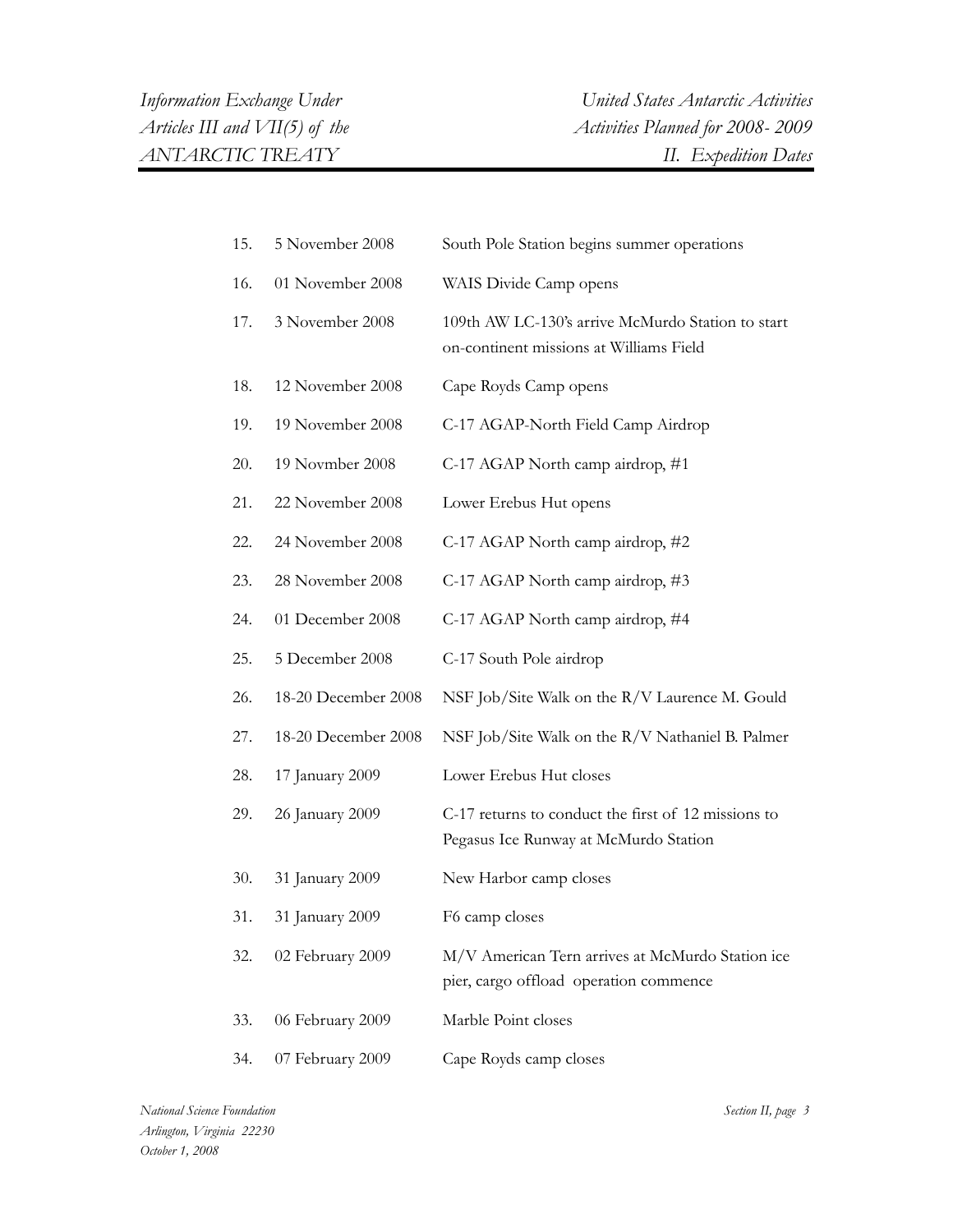| 35. | 07 February 2009 | Cape Crozier camp closes                                                          |
|-----|------------------|-----------------------------------------------------------------------------------|
| 36. | 07 February 2009 | Lake Fryxell camp closes                                                          |
| 37. | 07 February 2009 | WAIS Divide camp closes                                                           |
| 38. | 07 February 2009 | Siple Dome camp closes                                                            |
| 39. | 10 February 2009 | Lake Hoare camp closes                                                            |
| 40. | 10 February 2009 | Lake Bonney camp closes                                                           |
| 41. | 10 February 2009 | M/V American Tern Departs McMurdo Station ice<br>pier, cargo operations completed |
| 42. | 13 February 2009 | <b>Black Island closes</b>                                                        |
| 43. | 15 February 2009 | Field camp set up James Ross Island/LMG                                           |
| 44. | 15 February 2009 | Winter operations commence at South Pole Station                                  |
| 45. | 17 February 2009 | Field camp set up Livingston Island/LMG                                           |
| 46. | 17 February 2009 | 109th AW departs McMurdo Station                                                  |
| 47. | 23 February 2009 | Winter operations commence at McMurdo Station                                     |

## **Ship Movements**

#### **Resupply Vessel**

The resupply vessel (*American Tern*) is scheduled to complete one trip to McMurdo this season. The ship will depart Port Hueneme, California, in early January 2009 after on loading cargo and transit directly to Port Lyttelton, New Zealand. The Resupply Vessel will again on load additional cargo and depart New Zealand for McMurdo Station, Antarctica. Cargo will be off-loaded between 02 February – 10 February, after which the ship will depart McMurdo and proceed to Lyttelton, New Zealand to offload cargo destined for New Zealand. It will depart on approximately 21 February for Port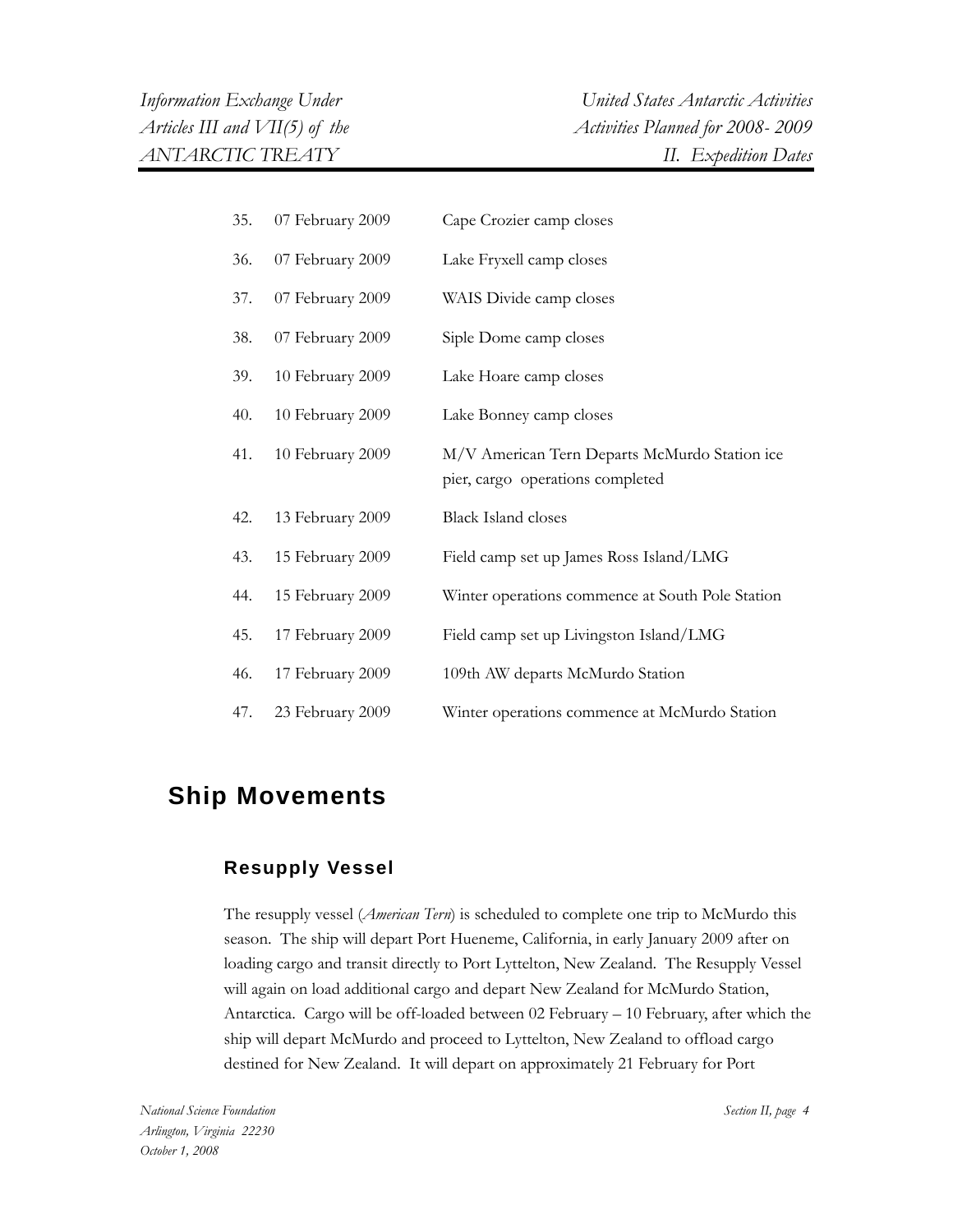Hueneme, CA to off-load waste and recyclable materials from McMurdo Station, approximately 09 March 2009 arrival at Port Hueneme, CA.

### *R/V Nathaniel B. Palmer*

The *R/V Nathaniel B. Palmer* will conduct cruises in the Southern Ocean surrounding Antarctica. Scientific research conducted onboard will include the following disciplines: Marine Biology, Marine Geology and Geophysics, and Physical and Chemical Oceanography.

The vessel is scheduled for work in the Antarctic polar regions as well as in the midlatitudes of the Pacific Ocean during the 2008-2009 season, including the Pacific and Southern Oceans and Ross Sea. Ports of call will include: Lyttelton, New Zealand; McMurdo Station, Antarctica; and Punta Arenas, Chile. The NBP will sail in support of approximately six science cruises during the 2008-2009 season.

#### *R/V Laurence M. Gould*

The *R/V Laurence M. Gould* will conduct cruises in the Antarctic Peninsula area of the Southern Ocean and Drake Passage. Research projects supported during the 2008-2009 season will include Marine Biology, Chemical and Physical Oceanography, and Marine Geology and Geophysics. The *R/V Laurence M. Gould* will also provide logistics support to transport scientists, cargo, and personnel to and from Palmer Station from its primary port of Punta Arenas, Chile.

The *R/V Laurence M. Gould* will provide transport as described above and provide oceanographic and field camp research support in and around the Bransfield Strait area of the Antarctic Peninsula. Ports of call will include: Punta Arenas, Chile and Palmer Station, Antarctica. During the 2008-2009 season, the vessel will sail in support of nine science cruises, three peninsula research field camp openings and numerous Palmer Station staff and resupply shuttles in the Antarctic Peninsula area.

### *R/V Yuzhmorgeologiya*

The R/V Yuzhmorgeologiya is contracted by the Korean Polar Research Institute as a supply ship to service the Korean Antarctic base at King George Island and to conduct